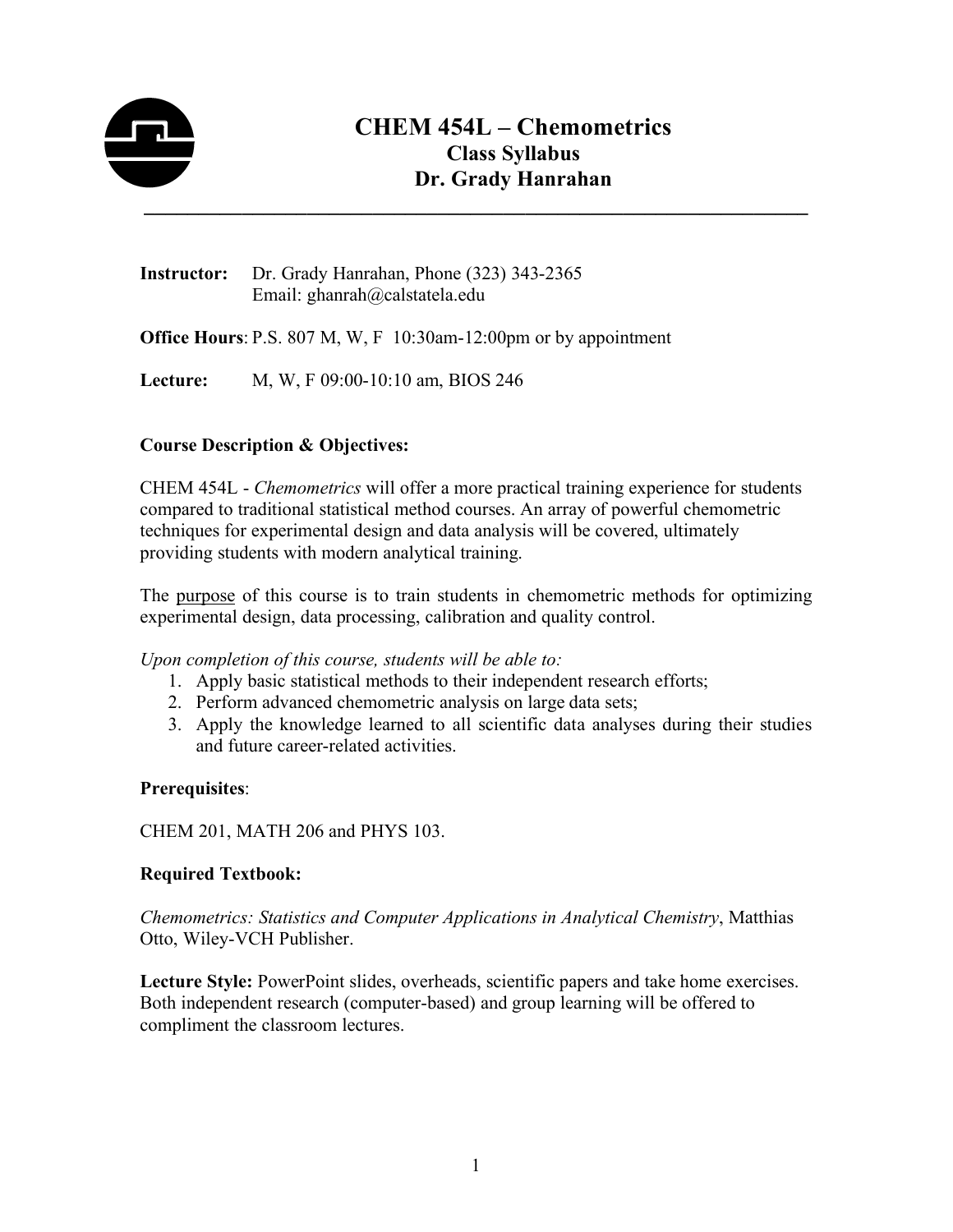# **Lecture Schedule: CHEM 454L - Spring 2005**

| <b>Subject</b>                                                                     | Chapter(s)                                                           |
|------------------------------------------------------------------------------------|----------------------------------------------------------------------|
| Class Introduction, Descriptive Statistics, Excel<br>Exercises                     | Chapters $1 & 2$                                                     |
| Signal Processing and Time-Series Analysis<br><b>Excel Exercises</b>               | Chapter 3                                                            |
| <b>Excel Exercises</b>                                                             |                                                                      |
| <b>Factorial Designs and Analysis</b>                                              | Chapter 4, Handouts                                                  |
| Fractional Factorial Designs and Analysis,<br>Sequential Analysis, Excel Exercises | Chapter 4, Handouts                                                  |
| <b>MIDTERM EXAM April 29</b>                                                       |                                                                      |
| Univariate Calibration & Least Squares<br><b>Excel Exercises</b>                   | Chapter 6, Handouts                                                  |
| Linear -vs- Multivariate Regression                                                | Chapter 6                                                            |
| Principal Component Regression<br>Partial Least Squares Regression                 | Chapter 6, Handouts                                                  |
| Quality Assurance and Good Lab Practice                                            | Chapter 9                                                            |
| FINAL PROJECT DUE – June $6th$ , 8:00 am                                           |                                                                      |
|                                                                                    | Principles of Experimental Design & Optimization Chapter 4, Handouts |

**\*\*\* Note: Dates subject to change (except for the Midterm and Final Project)**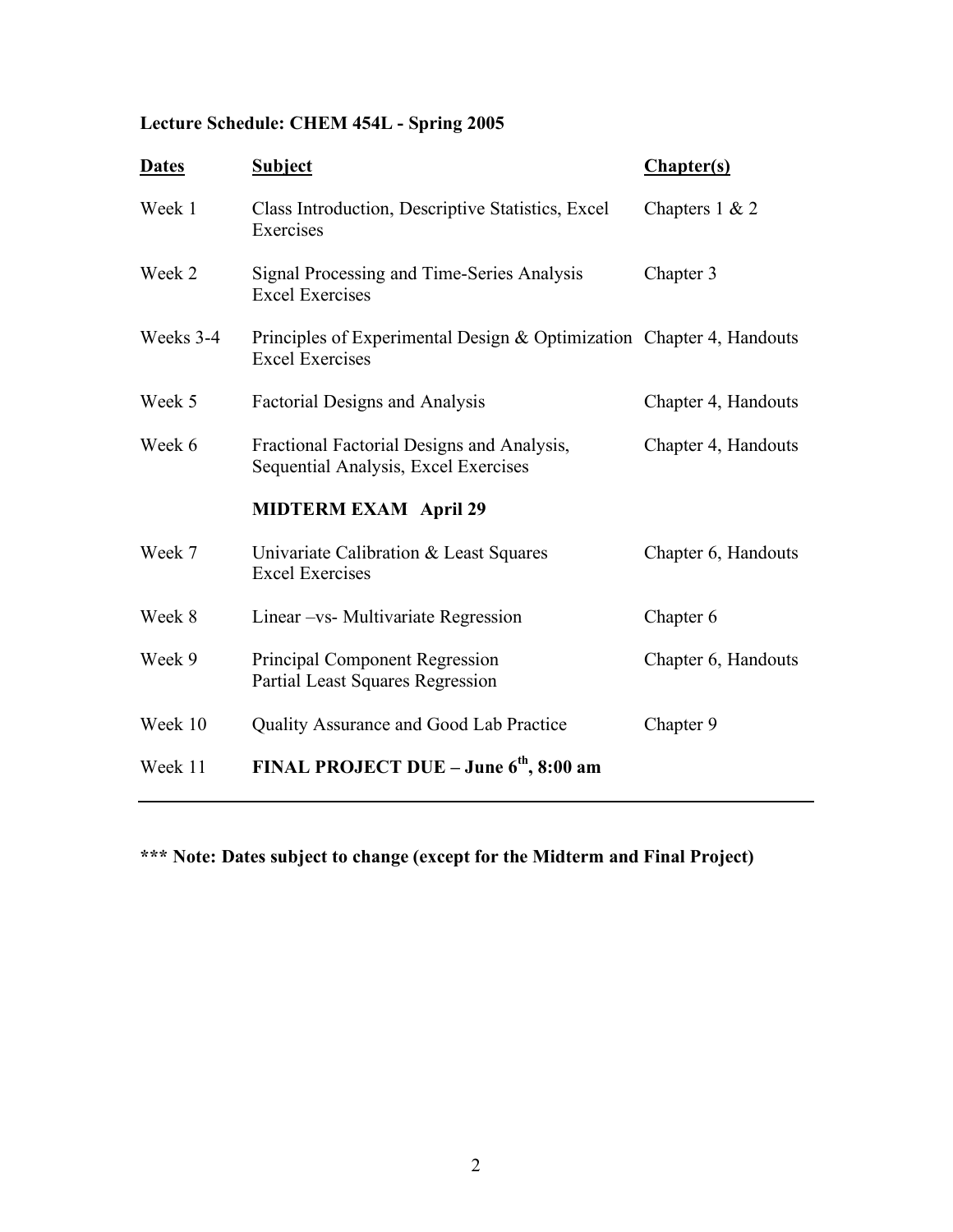#### **Point Distributions for Grades**

Lecture: 1 x 100 point Midterm Exam  $10 \times 20$  point quizzes (lowest dropped) = 180 points 5 x 10 point Excel Exercises 20 points - Class participation Final Project - 200 points  $\mathcal{L}_\text{max}$  , where  $\mathcal{L}_\text{max}$  and  $\mathcal{L}_\text{max}$  and  $\mathcal{L}_\text{max}$ 

**Total = 550 points**

Grades will be assigned as traditional  $(A, B, C, D, \& F)$  and based on points accumulated. However, class attendance, distribution of points and individual participation will be taken into consideration on final grades  $(+)$  and  $-$  considered). To pass this course, students must complete all assigned work. Students will receive an (F) if all work is not completed (unless a documented excuse, e.g., medical).

# **Final Project**

There will be two separate research projects available: 1) Experimental Design or 2) Multivariate Data Analysis. Students who are performing research in individual laboratories are encouraged to use multivariate analysis on their data. You will use the various multivariate techniques learned to analyze your data. Those students who do not have research data will design and optimize an experiment using the techniques learned in the classroom and Excel exercises. Students with research data may also do the Experimental Design in collaboration with the Multivariate Analysis to better optimize their experimental conditions. Project guidelines and expectations will be covered extensively during the  $6-7<sup>th</sup>$  week by your instructor.

For the project, a formal, typed-written report must be handed in during finals week. This report must follow the format below. Reports must be a concise description of the experiment/data analysis with all appropriate data and graphs. The format includes (in order):

- 1. Cover page with title of experiment, name and date.
- 2. Abstract
- 3. Introduction
- 4. Experimental procedures
- 5. Results, including data and relevant graphs
- 6. Conclusion
- 7. References
- 8. Acknowledgments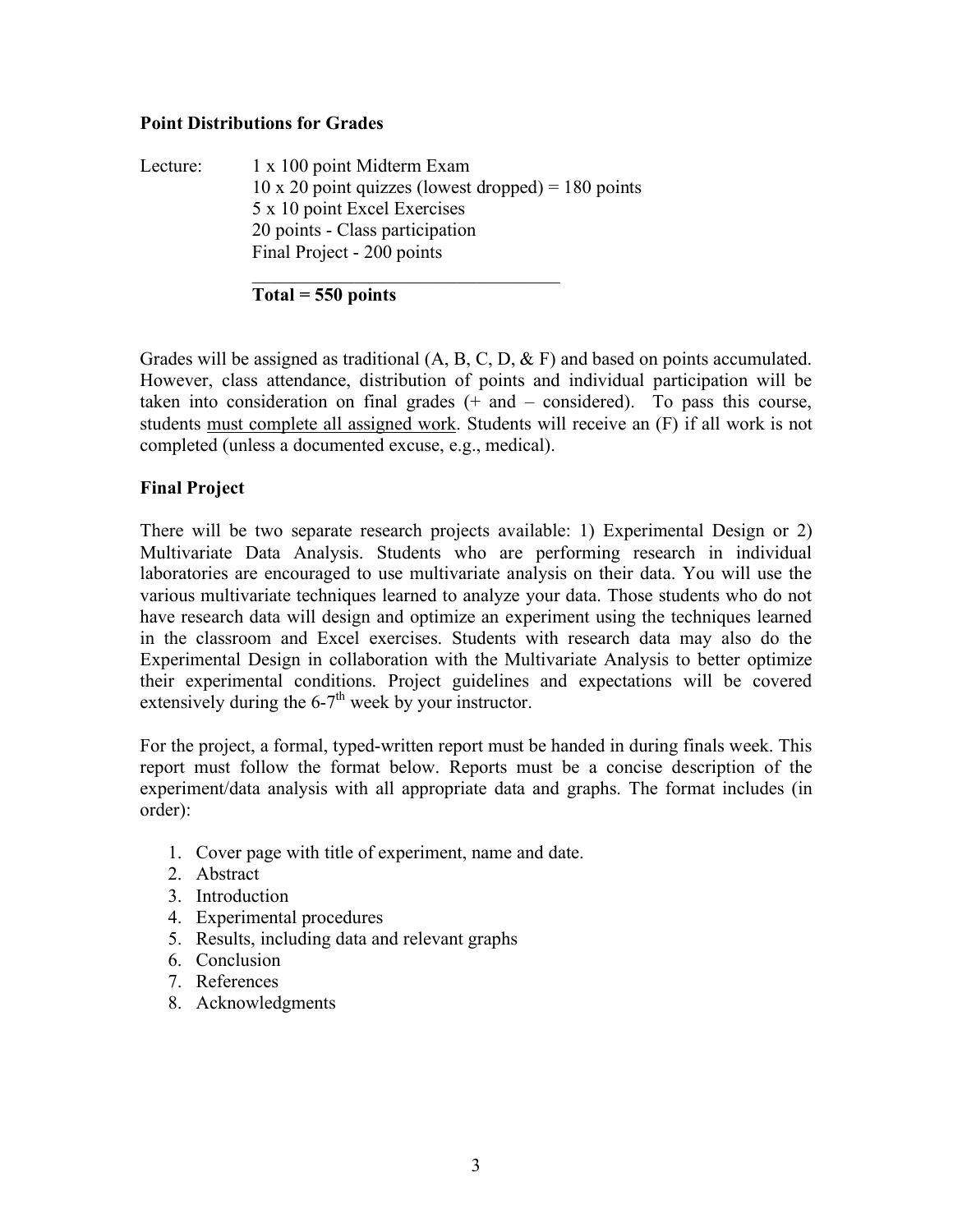#### **Dropping the course/Incompletes**

Hopefully, a student will not be dropping this course. However, in the event that this is necessary the student must meet all university rules and deadlines. In the case of an incomplete, the student must be making a (C) in the course and the reason for the incomplete an illness or an accident. An INCOMPLETE GRADE REPORT form must be completed and given to the instructor by the end of the examination week.

# **Formal Report Sections – Detailed Description**

#### **Abstract**

A concise summary of the work performed and contains the key results. No introduction or background material should be placed here.

#### **Introduction**

Here one states the aim, the historical and theoretical context of the work. Include any relevant chemical equations or reactions. Should be concise, but have enough information for a complete introduction.

# **Experimental Procedures**

This section is used for describing experimental procedures, conditions, apparatus and reagents used in the experiment.

# **Results**

The data obtained in the experimental section is either tabulated and/or graphically displayed. Results from these data are calculated in this section. Show all data and calculations used.

# **Conclusion**

This section contains a critical evaluation of the data gathered and the errors inherent in them. Be specific and thorough in your narrative.

# **References**

Throughout the body of the manuscript, statements used which derive from external sources require defense based on previous work. These statements must be denoted